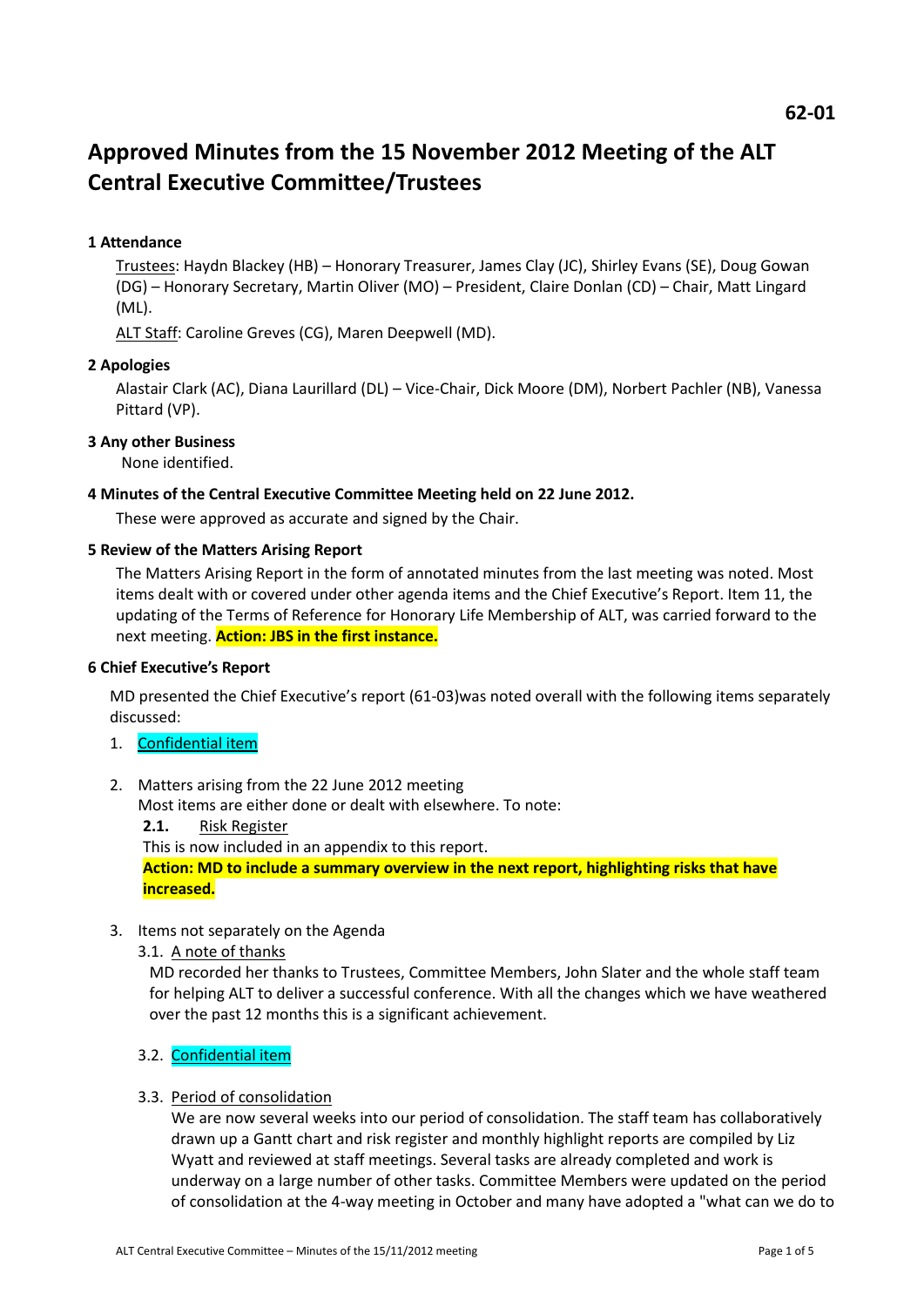help, what can we do while you are consolidating" approach, which is very encouraging. See also report included in Operations & Membership Report under item 7, document 61-04.

# 3.4. Confidential item:

# 3.5. Confidential item:

3.6. ALT exhibits at Online Educa in Berlin

As in 2011 ALT has been offered a reduced rate exhibition space and free delegate place to attend the conference. MD thanked Gilly Salmon for helping achieve this. ALT will exhibit over 3 days from 28-30 November.

# 3.7. Research in Learning Technology (RLT)

3.7.1.Confidential item:

# 3.7.2.Confidential item:

# 3.7.3.Printed edition

Currently only a small number of members have elected to receive a print edition as part of their membership. Trustees will receive an overview of the first year's figures in February and we can then consider the best way forward in regards to producing print editions of the journal.

# 3.8. CMALT/ascilite

The initiative called CMALT Australasia will be launched the the ascilite annual conference in Wellington in late November. John Slater will attend to represent ALT and also present a paper. Work on the operational implementation of this initiative is being led by Liz Wyatt and is proceeding well.

# 3.9. Liaison

3.9.1.JISC Strategic Consultation

CD and MD attended a JISC Strategic Consultation with Professional Associations meeting chaired by Martyn Harrow.

3.9.2. DfE/BIS round table on a draft ICT Programme of Study

ALT was invited and attended a round table discussion during which the draft programme of study for ICT in the National Curriculum was discussed by representatives from across education and industry, chaired by David Willetts. ALT has opportunities both through members of the working group and via the formal consultation to further contribute to the PoS in the coming months;

3.9.3.HEA

MD is liaising with Craig Mahoney and colleagues on the recognition of CMALT in relation to the UKPSF in addition to liaison about the Changing the Learning Landscape programme in which both organisations are partners;

3.9.4.TEL event at the Royal Society

ALT was represented at the dissemination event of the TEL programme at which David Willetts as well as Diana Laurillard and Vanessa Pittard spoke. We are now planning a number of webinar with projects from the programme for 2013;

3.9.5.IfL, Lingfield Report and FE Guild

On behalf of ALT MD attended the AGM and Advisory Council meeting of the IfL in September. See also consultation responses;

# 3.10. Funded projects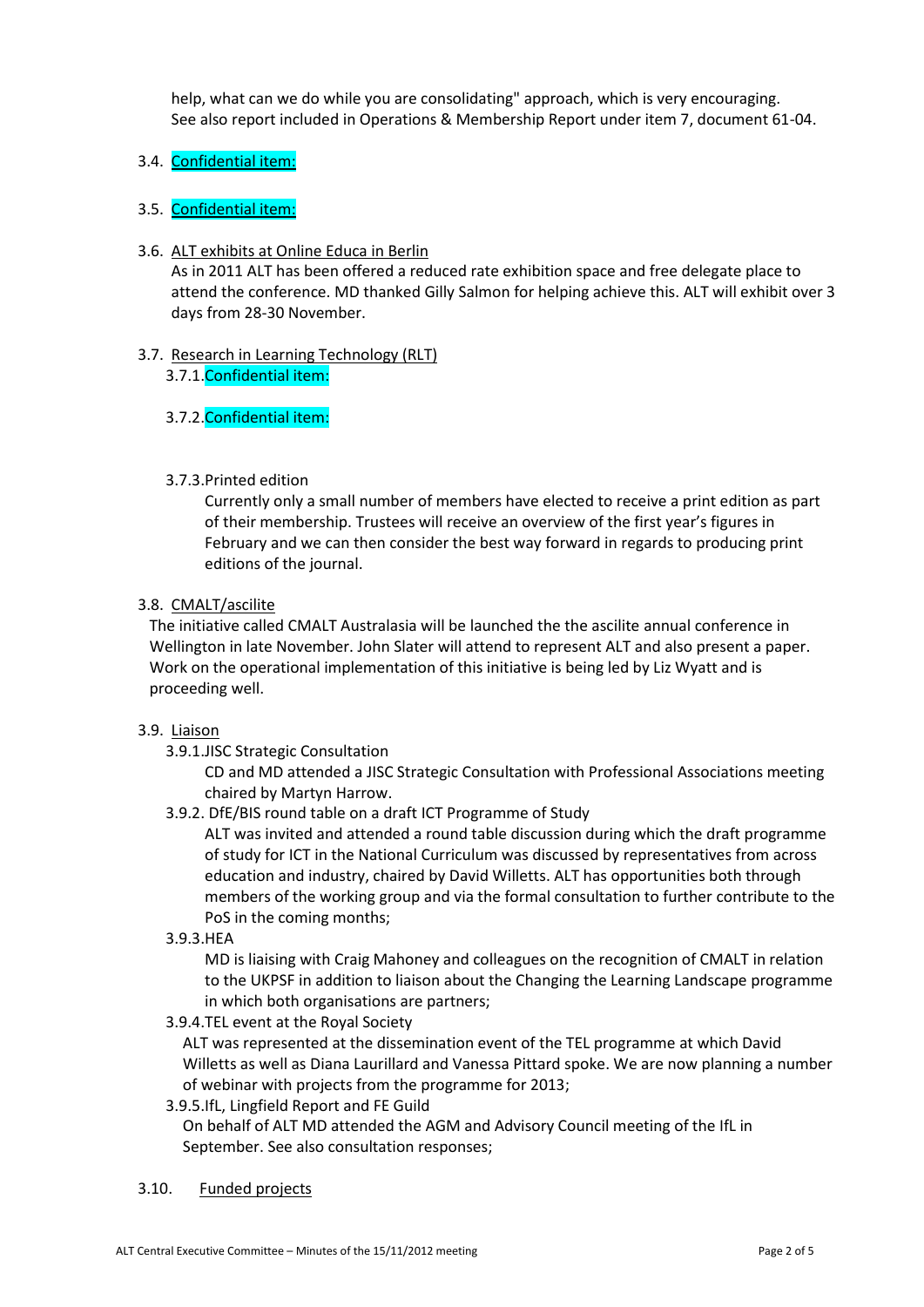- *3.10.1. Firm projects*
	- 3.10.1.1.[ONGOING] Changing the Learning Landscape ALT is a partner in the Changing the Learning Landscape programme, funded by HEFCE, and led by the LFHE, in partnership with NUS, JISC and HEA. ALT is active across all three strands of the programme;
	- 3.10.1.2.[ONGOING] THA conference. ALT supports the 2013 conference of the Triple Helix Association, which is organised by the Big Innovation Centre, UCL and Birckbeck;
	- 3.10.1.3.[ONGOING] OCTEL (Leadership Foundation for HE Innovation and Transformation Fund). This project is being managed by David Jennings and led by MD and JBS. A contributor group of about 10 members has been established and Stephen Downes has agreed to act as a Critical Friend to the project. We would like to ask for an additional Trustee to become involved in the oversight of this project;
	- 3.10.1.4.[ONGOING] Gold Open Access

Funded by JISC this project is led by Seb Schmoller and focuses on the issues surrounding a transition to a Gold Open Access publishing model.

- 3.10.1.5.[ONGOING] NUS/Desire2Learn student survey about students' views of learning technology: ALT is providing advice and input to the survey and final report;
- 3.10.1.6.[COMPLETED] Google/ALT GApps competition: Google funded competition run jointly with ALT to recognise examples of use of GApps in Education;
- 3.10.1.7. [COMPLETED] LSIS Research Development Fellows: providing online support and mentoring to the fellows;
- 3.10.1.8.[CLOSE TO COMPLETION] JISC Journal Transition: to develop a set of metrics against which to measure the impact of a journal's transition to Open Access, and to draw out lessons for others on the transition process itself.
- 3.10.1.9. [ONGOING ] JISC Developing Digital Literacies: i) Programme wide involvement alongside ~10 other membership organisations; ii) Small-scale project-specific involvement with four of the individual DDL projects.

*3.10.2. Confidential item:* 

3.11. Consultation responses and policy papers

We are currently working to finalise responses on:

- 3.11.1. ICT Draft Programme of Study: ALT will contribute to the consultation about the draft PoS for ICT in the National Curriculum;
- 3.11.2. Gold Open Access: ALT is now represented at the Academy of Social Sciences Open Access Working Group and we are aiming to publish a comment/paper to explain what ALT's position is and what we practice in regards to our publications;
- 3.11.3. FE Guild and Lingfield Report: Members of the FE Committee have volunteered to provide input for a response to the Lingfield Report on professionalism in FE;
- 3.11.4. Confidential item
- 4. Agenda items

4.1. Item 9: Future Co-Chairs of ALT's annual conference

1. In response to the call for Expressions of Interest we have received 3 proposals to co-chair the 2014 annual conference. In light of the likely development of the conference format and programme, the three proposals have yet to be considered.

# **7 Operations and Membership Report**

Trustees discussed the Operations and Membership Report (61-07) with comments from MD and included an overview project plan and highlight report for the consolidation period currently underway. Membership statistics showed that recruitment of new members is progressing well. Reporting of renewal data is currently being improved, but based on a verbal report, it was noted that organisational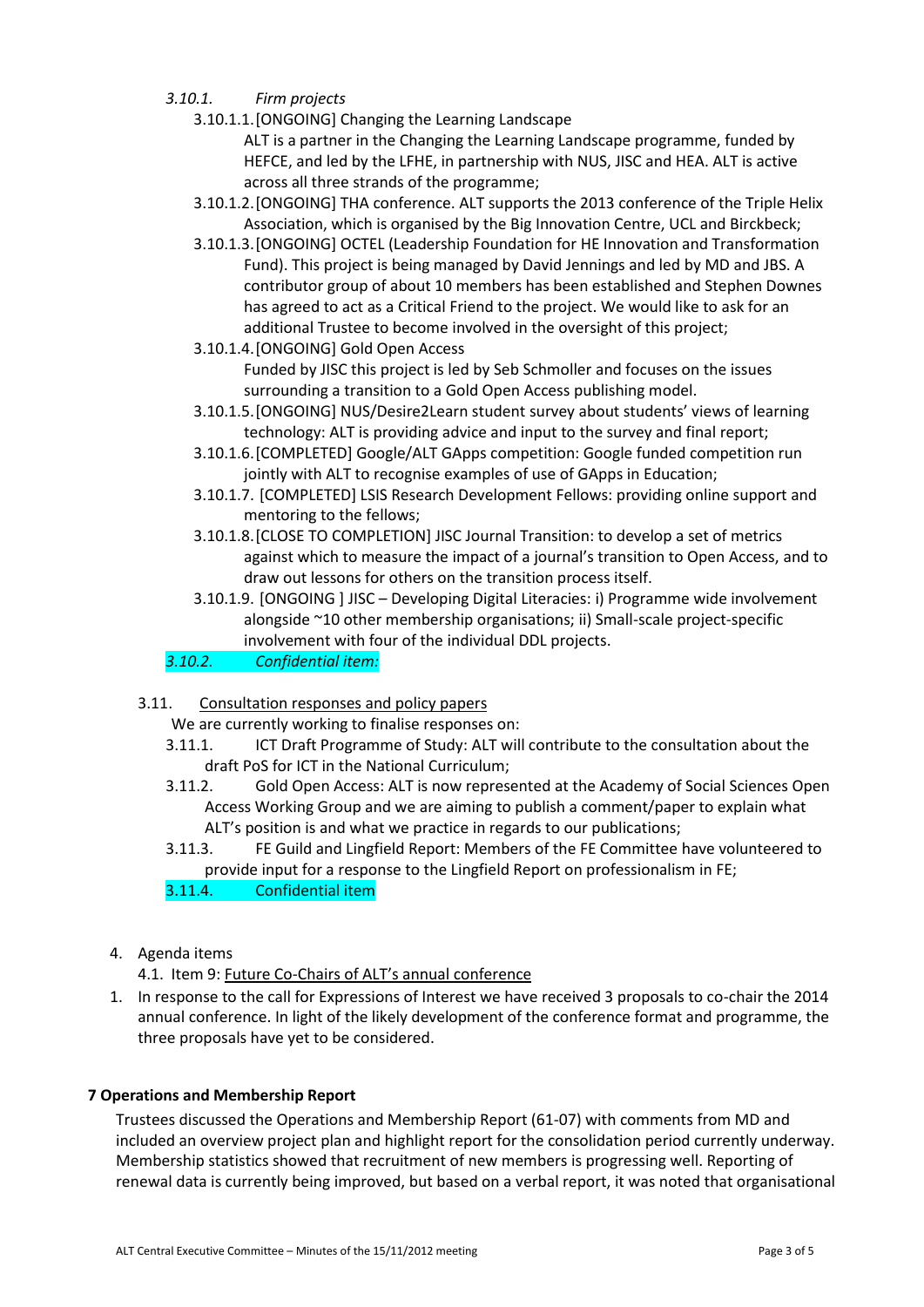renewals are still continuing. It was suggested to investigate how members could share their details online. **Action: MD in the first instance.**

## **8 Finance and risk**

## 8.1 Quarter 3 outturn and conference report for the Financial Year 2012/2013

HB and MD reported using 61-08 for the basis of their remarks. Trustees considered the third outturn and conference report of the current financial year, which showed that the financial situation is positive overall. Project income has been higher than anticipated and related additional expenditure has been proportionately lower. The slow generation of membership income is a concern and this is being monitored, with the move to the new online system and changes in fees seemingly being the main cause of this. It was also noted that although income from the conference was higher than expected, the overall contribution from the conference to ALT's central costs has decreased over the past few years.

#### 8.2 Budget setting process for 2013/14

HB and MD provided a verbal update on the budget setting process for the coming year. It was noted that the monthly profiling format needs to be reviewed and revised for the next FY in order better to reflect income and expenditure levels in each period. Publications expenditure will also be considered once a full year's uptake of the printed edition of the journal can be considered. **Action: HB and MD to take forward. Trustees to consider a near-final draft budget in February.**

#### **9 ALT-C:**

# 9.1 ALT-C 2012

JBS provided a summary report of the feedback collected in the conference evaluation (61-06a). Overall feedback was very positive and Trustees in particular discussed the proposed changes proposed following the feedback as well as the format for exhibitors in coming years. Particular thanks to Trustees, staff and volunteers for enabling ALT to deliver a successful conference in time of change were noted. **Action: MD and CG to review operational processes, including exhibition arrangements.**

#### 9.2 ALT-C 2013

There was a general update from JBS (61-06a) showing that preparations for next year are underway and on track, as well as an overview of proposed changes to the conference format and delivery (61- 06b). The changes proposed cover operational and financial aspects, the academic and social programme and online conference delivery. Trustees had an open discussed of measures proposed and some of the likely consequences for participants and organisers. HB provided feedback from the Co-Chairs perspective and raised several issues including the social programme and celebration of ALT's 20<sup>th</sup> anniversary. It was noted that the Gala evening should continue to be one of the high-lights of the event. Trustees approved the proposal to simplify the type of sessions within the programme including setting limits on certain types of papers and how many papers an individual can be a lead author for. **Action: MD to lead in liaison with relevant staff and conference co-chairs, consulting GPC on any changes that require Trustee approval.**

#### **10 Operational committee business:**

# 10.1 Membership Services Committee – met 30/10/2012

SE presented the minutes from the committee's last meeting. These were noted overall.

Arising from the report Trustees noted that the committee approved the updated Terms of Reference subject to minor changes, which had already been made. SE reported that the membership survey had been finalised and will go live in the coming weeks. SE and DG also reported that led by DG a crosscommittee working group is to be established to take forward the proposal to run a member survey with a focus on learning technology, rather than membership services. Trustees approved this proposal. **Action: NP and DM to ask for volunteers from their committees.**

# 10.2 Further Education Committee – met 30/10/2012

JC presented the minutes from the committee's last meeting. These were noted overall.